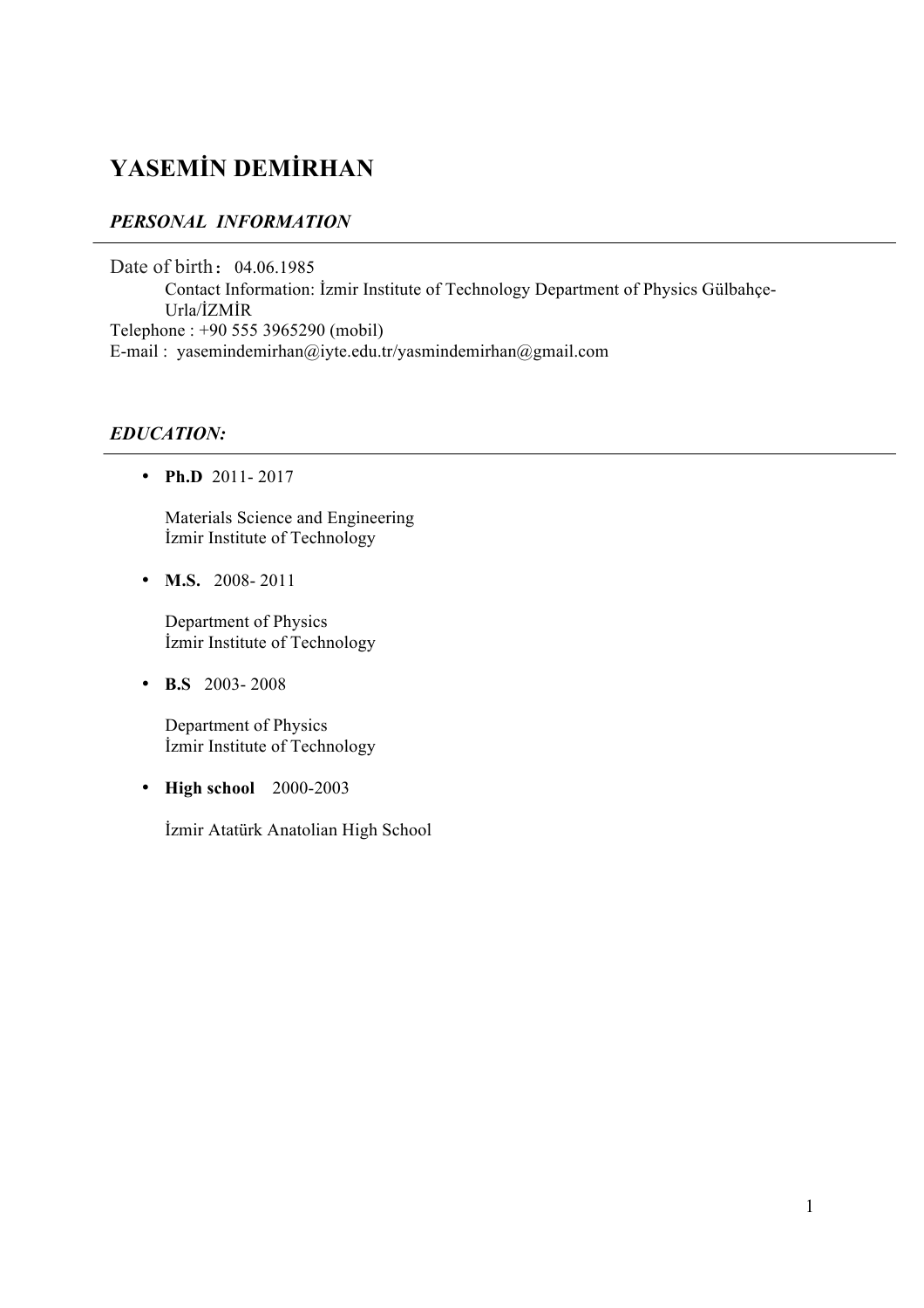#### *EXPERIENCE:*

#### 2009- 2017 **Research Assistant – İzmir Institute of Technology**

Courses/ Laboratories: Modern Physics Laboratory 2011-2017

 Optics and Waves Laboratory 2010-2017 Electronics Circuits Laboratory 2010-2017 General Physics Laboratory 1&2 2009-2017 General Physics 1 & 2 Recitation 2012-2017

2014-2016 Türkiye Bilimsel ve Teknolojik Araştırma Kurumu (TÜBİTAK)- Proje No: 114F091, "Süperiletken Metamalzeme Temelli Terahertz Band-geçirgen Filtreleri"

2012-2015 Bilim, Sanayi ve Teknoloji Bakanlığı (SANTEZ) Proje No: 1386.STZ.2012-1, "Terahertz Dalgası Duyarlı Hızlı Bolometrik Dedektör"

2016-2017Türkiye Bilimsel ve Teknolojik Araştırma Kurumu (TÜBİTAK)- Proje No: 115F549,"Terahertz Dalgaları Duyarlı Soğutmasız Vanadyum Oksit Bolometre Dizisi"

2018- 1512 TUBİTAK BİGG Teknogirişim Sermayesi Desteği-"Güneş Panelleri için Antireflektif ve Kendi Kendini Temizleyen Camlar"- **Girişimci**

03-06 July, 2011 İzmir National Superconductivity Symposium USS5 2011 - **Local Organizing Committe**

1518 Haziran, 2010 NANOTR 6, 6. Türkiye Nanobilim ve Nanoteknoloji Konferansı- **Organizing Committe Assistant**

10 -13 Haziran, 2012 The 8th International Symposium on Intrinsic Josephson Effects and Plasma Oscillations in High-Tc Superconductors (PLASMA 2012)**-Local Organizing Committee**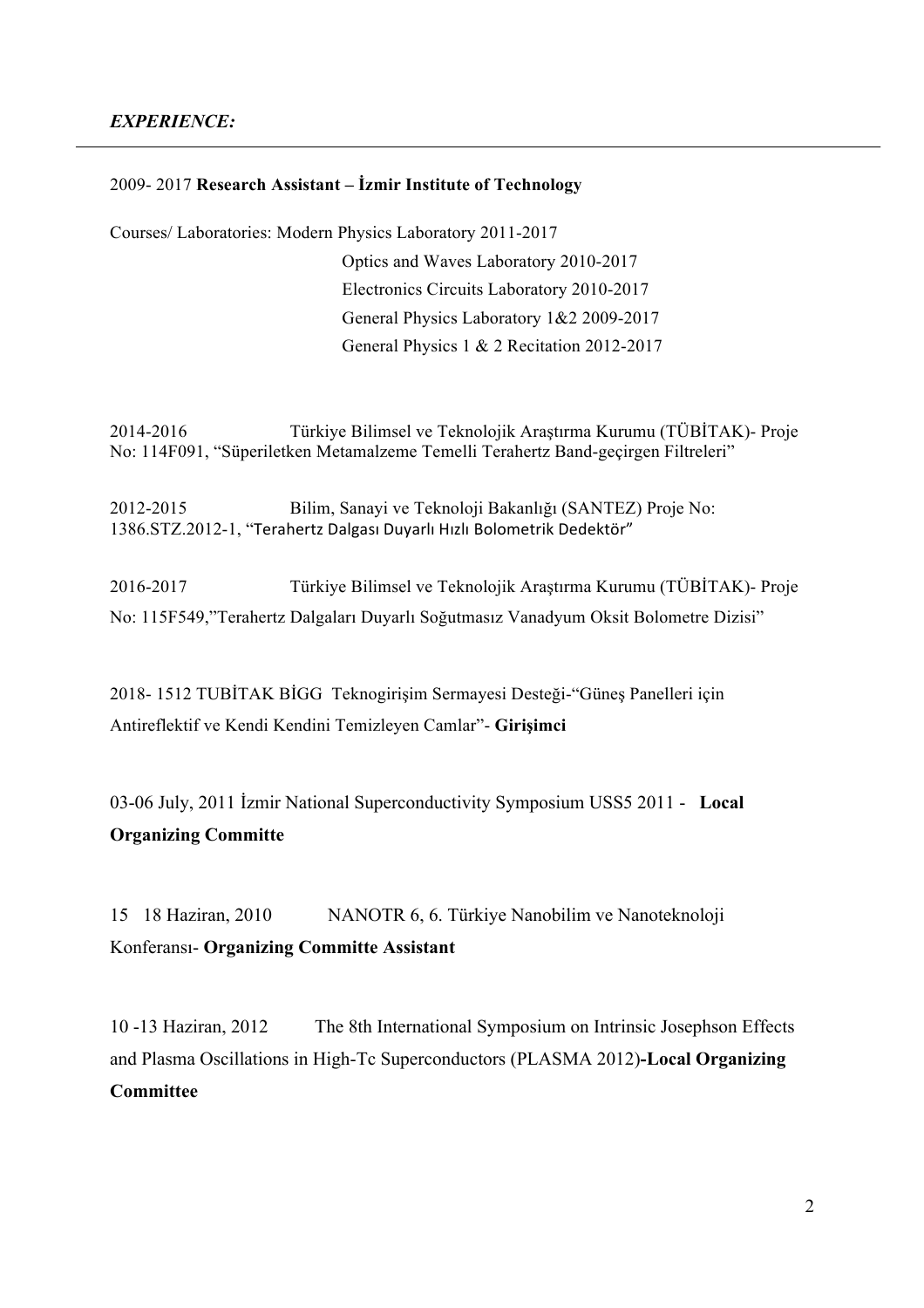Metamaterials, Thin films and Nanotechnology, Superconducting devices, Quantum device physics (Sensors and detectors), Terahertz wavelength applications.

- Micro and NanoFabrication -uv lithography and e-beam lithography
- Thin film preparation with evaporation and magnetron sputtering systems
- Temperature-dependent resistance, magnetism, critical current and x-ray measurements in high- $T_c$  superconductors
- Class 1000/10000 Cleanroom techniques
- FTIR, UV Spectrophotometer, Atomic Force Microscope (AFM), Hall Measurement
- CST Microwave Simulations, Microsoft Excel, Microsoft Word, Kaleidagraph, Origin Pro.

#### *PUBLISHED ARTICLES:*

*(SCI, SCI Expanded, SSCI or AHCI)* 

- 1. **Y. Demirhan,** H. Koseoglu, F. Turkoglu, Z. Uyanik, M. Ozdemir, G. Aygun, L. Ozyuzer, "Controllable deposition of Large area roll-to-roll sputtered ITO thin films for photovoltaic applications" Renewable Energy, 146, 1549-1559 (2020).
- 2. **Y. Demirhan,** H. Alaboz, M. Nebioglu, B. Mulla, M. Akkaya, H. Altan, C. Sabah, L. Ozyuzer, "Fourcross shaped metamaterial filters fabricated from high temperature superconducting YBCO and Au thin films for terahertz waves"Superconductor Science and Technology, 30, 7 (2017).
- 3. M. A. Nebioglu, T. Takan, H. Altan, **Y. Demirhan,** H. Alaboz, L. Ozyuzer, C. Sabah," An indium tin oxide metasurface filter for terahertz applications: Design, fabrication, and characterization" Mod. Phys. Lett. B 31,8 1750074 (2017).
- 4. H. Alaboz, **Y. Demirhan,** H. Yuce, G. Aygun, L. Ozyuzer "Comparative study of annealing and gold dopant effect on DC sputtered vanadium oxide films for bolometer applications" *Opt. Quant. Electron*. **49**, 238 (2017).
- 5. H. Yuce, H. Alaboz, **Y. Demirhan,** M. Ozdemir, L. Ozyuzer, G. Aygun, "Investigation of electron beam lithography effects on metal–insulator transition behavior of vanadium dioxide" Phys. Scr. 92,114007 (8pp) (2017).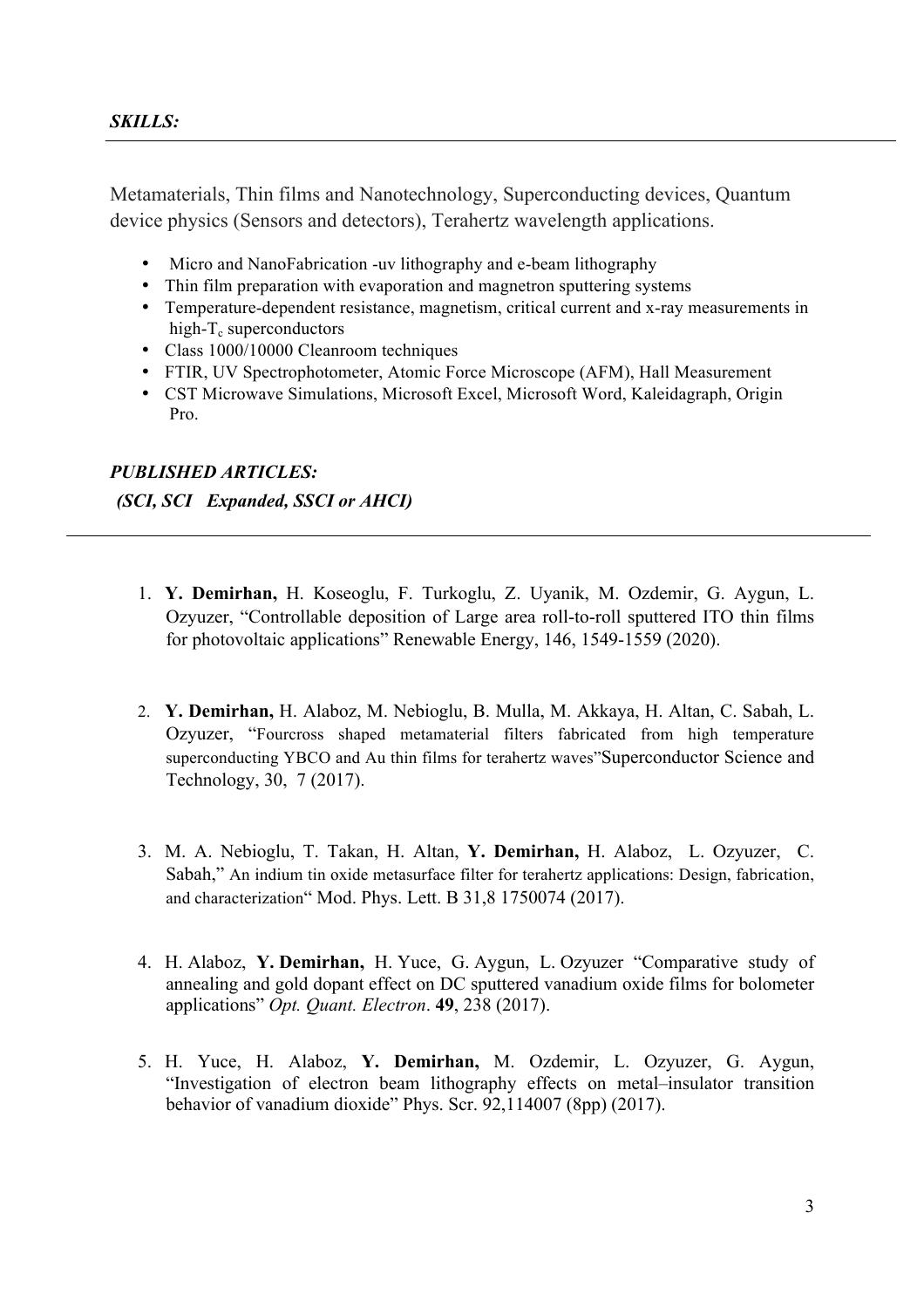- 6. **Y. Demirhan**, H. Alaboz, L. Ozyuzer, M. A. Nebioglu, T. Takan, H. Altan, C. Sabah, "Metal mesh filters based on Ti, ITO and Cu thin films for terahertz waves"Opt. Quant. Electron. 48, 170 (2016).
- 7. T. Semerci, **Y. Demirhan,** N. Miyakawa, H. B. Wang, L. Ozyuzer, "Thin film like terahertz bolometric detector on Bi2212 single crystal"Opt. Quant. Electron. 48, 340 (2016).
- 8. **Y. Demirhan**, H. Saglam, F. Turkoglu, H. Alaboz, L. Ozyuzer, N. Miyakawa, K. Kadowaki, "Area Dependence and Influence of Crystal Inhomogeneity on Superconducting Properties of Bi2212 Mesa Structures"Vacuum 120, 89-94 (2015).
- 9. F. Turkoglu, L. Ozyuzer, H. Koseoglu **Y. Demirhan,** S. Preu, S. Malzer, Y. Simsek, H.B. Wang, P. Muller, "Emission of the THz waves from large area mesas of superconducting Bi2Sr2CaCu2O8+δ by the injection of spin polarized current"Physica C: Superconductivity 491, 7-10 (2013).
- 10. F. Turkoglu, H. Koseoglu, **Y. Demirhan,** L Ozyuzer, S Preu, S Malzer, Y Simsek, P Müller, T Yamamoto and K Kadowaki, "Interferometer measurements of terahertz waves from Bi2Sr2CaCu2O8+d mesas"Superconductor Science and Technology 25, 125004 (2012).

## *BOOK CHAPTERS PUBLISHED*

- 1. T. Semerci, **Y. Demirhan,** N. Miyakawa, H. B. Wang, L. Ozyuzer, "Fabrication of Bi2212 Single Crystal Bolometer for Detection of Terahertz Waves" Springer: THz for CBRN and Explosives Detection and Diagnosis Book Chapter, pp 75-83 (2017).
- 2. **Y. Demirhan,** F. Turkoglu, H. Koseoglu, H. Saglam, N. Miyakawa K. Kadowaki and L. Ozyuzer, "Inhomogeneity of Micron-Sized Triple Terahertz Emitters Fabricated from Intrinsic Josephson Junctions in Single Crystal  $Bi<sub>2</sub>Sr<sub>2</sub>CaCu<sub>2</sub>O<sub>8+\delta</sub>$ ", Springer: NATO Science for Peace and Security Series B: Physics and Biophysics, Terahertz and Mid Infrared Radiation: Detection of Explosives and CBRN Edited by Mauro F. Pereira and Oleksiy Shulika Book Chapter, pp 95-102 (2014).
- 3. H. Saglam, **Y. Demirhan,** F. Turkoglu, H. Koseoglu, N. Miyakawa K. Kadowaki and L. Ozyuzer, "Area Dependence of Josephson Critical Current Density in Superconducting Bi2Sr2CaCu2O8+δ for Terahertz Emission" Springer: NATO Science for Peace and Security Series B: Physics and Biophysics, Terahertz and Mid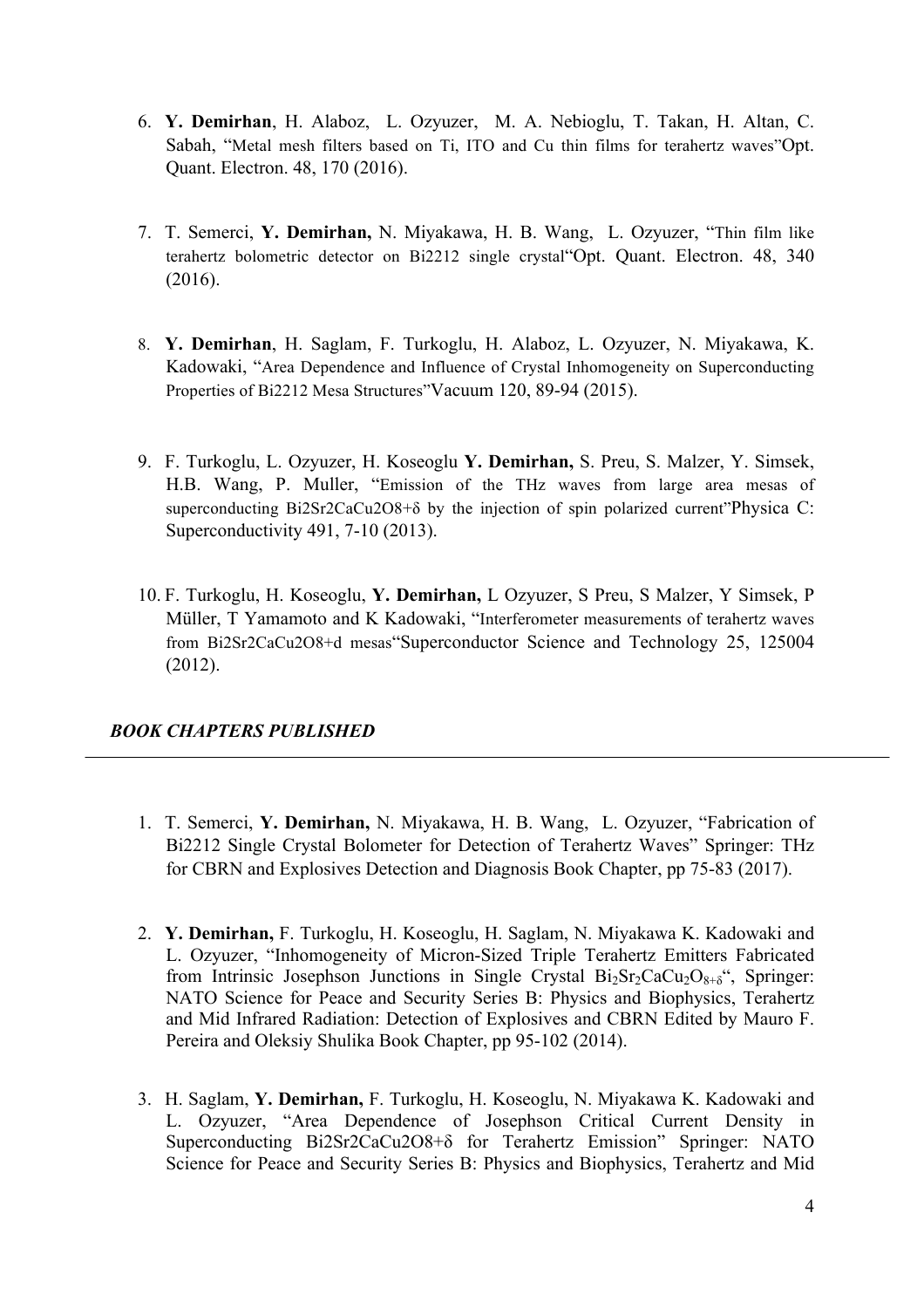Infrared Radiation: Detection of Explosives and CBRN Edited by Mauro F. Pereira and Oleksiy Shulika Book Chapter, pp 87-93 (2014).

### *PROCEEDING ARTICLES*

- 1. M. Akkaya, **Y. Demirhan,** H. Yuce, G. Aygun, L. Ozyuzer , C. Sabah, H. Altan "Terahertz Transmission Through Patterened Vanadium Oxide Thin Films on Dielectric Substrates" *Conference: 5th International Conference on Photonics, Optics and Laser Technology 2017* DOI: 10.5220/0006268703340339 (2017).
- 2. L. Ozyuzer, F. Turkoglu, **Y. Demirhan,** H. Koseoglu , S. Preu, D. Ploss, S. Malzer, Y. Simsek, H. B. Wang, P. Muller "Terahertz Wave Emission from Layered Superconductors: Interferometer Measurements" *General Assembly and Scientific Symposium, 2011 XXXth URSI* DOI: 10.1109/URSIGASS.2011.6050610 (2011).
- 3. Y . Demirhan, F. Türkoğlu, H. Köseoğlu, H. Saglam, M. Minematsu, H. Araki, N. Miyakawa, L. Ozyuzer "Fabrication of double mesa structures by E-beam lithography from high temperature superconducting  $Bi_2Sr_2CaCu_2O_{8+\delta}$  (Bi2212) for powerful terahertz emission" *General Assembly and Scientific Symposium, 2011 XXXth URSI* DOI: 10.1109/URSIGASS.2011.6050679 (2011).
- 4. F. Turkoglu, Y. Simsek, H. Koseoglu, **Y. Demirhan**, Z. Meric, L. Ozyuzer, "Spin polarized tunneling in large area mesas of superconducting  $Bi_2Sr_2CaCu_2O_{8+\delta}$  for the generation of the THz waves" *Terahertz and Mid Infrared Radiation: Basic Research and Practical Applications, 2009. TERA-MIR 2009. International Workshop,* 23-24 (2009).
- 5. H. Koseoglu, F. Turkoglu, **Y. Demirhan**, Z. Meric, L. Ozyuzer. "Reactive ion beam etching of superconducting Bi2212 by Ta/PR and PR '/Ta/PR masks for the generation of THz waves" *Terahertz and Mid Infrared Radiation: Basic Research and Practical Applications, 2009. TERA-MIR 2009. International Workshop,* 31-32 DOI: 10.1109/TERAMIR.2009.5379642 (2009).

## *ORAL PRESENTATIONS in INTERNATIONAL CONGRESSES AND SYMPOSIA*

1. **Y. Demirhan,** H. Koseoglu, F. Turkoglu, S. Zeybek, Z. Uyanik, M. Ozdemir, G.Aygun, L. Ozyuzer "Controllable Deposıtıon of Large Area roll-to-roll Aputtered ITO Thın Fılms for Photovoltaic Applıcatıons" PVCON 2018, Ankara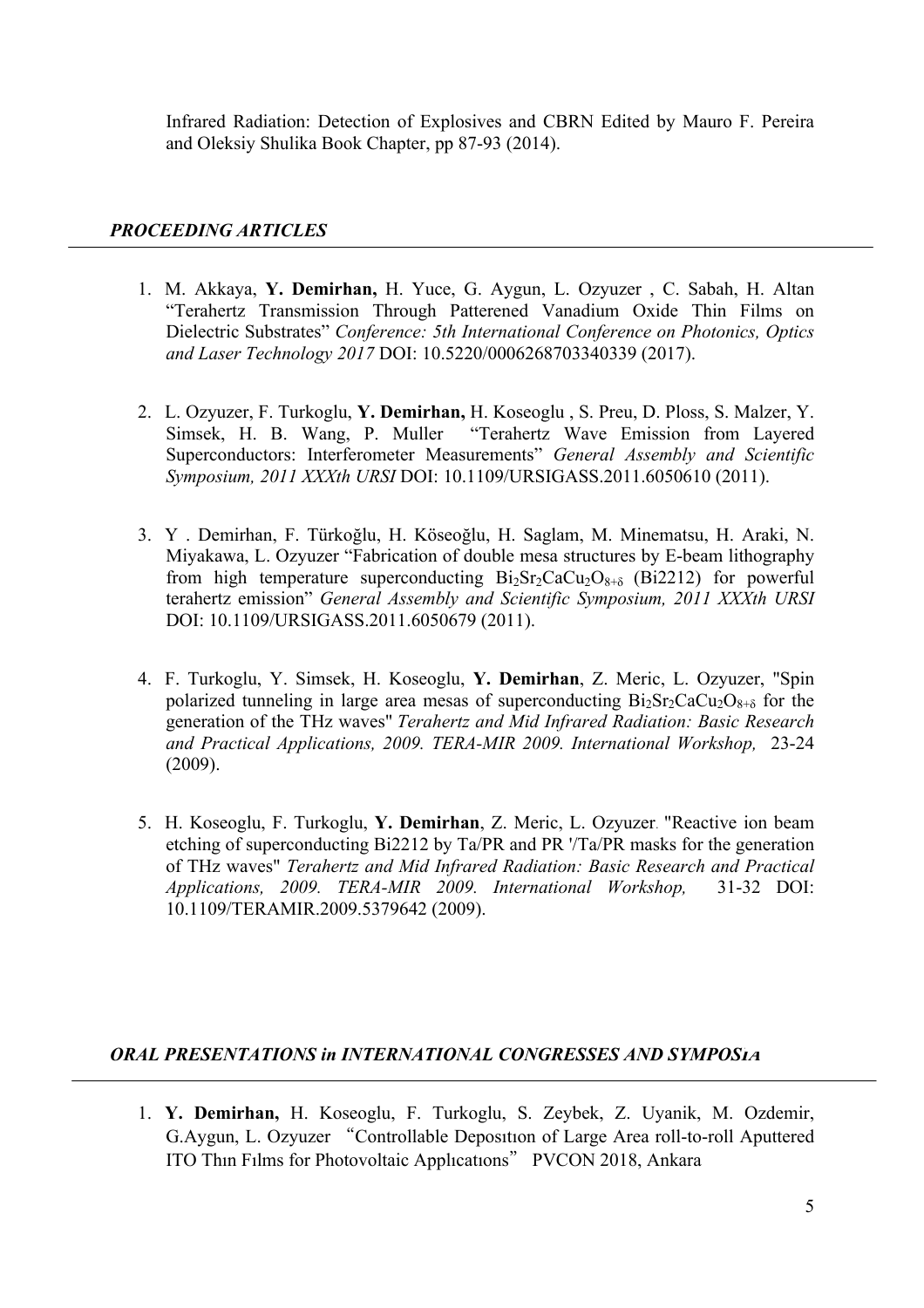- 2. **Y. Demirhan,** H. Yüce, M. Akkaya, H. Altan, L. Özyüzer, G. Aygün "Modification of Tunable THz Filters Fabricated from Vanadium Dioxide Thin Films" 2017 ICG Annual Meeting& 32nd Şişecam Glass Symposium in Istanbul, Turkey on October 22-25th 2017
- 3. **Y. Demirhan**, H. Alaboz, M. A. Nebioğlu, B. Mulla, H. Altan, C. Sabah, L. Ozyuzer "Tunable Metamaterial Filters Fabricated from High Temperature Superconductors" FRONTIERS IN THEORETICAL AND APPLIED PHYSICS – UAE 2017 22-25 February(FTAPS 2017) 2017 DUBAI.
- 4. **Y. Demirhan,** H. Alaboz, M. A. Nebioglu, T. Takan, H. Altan, C. Sabah, L. Özyüzer (2016). "Tunable Band Pass Metamaterial Filters Based on YBCO Superconductors in Terahertz Range". Science and Applications of Thin Films, Conference &Exhibition (SATF 2016) 19-23 Eylül-Türkiye.
- 5. **Y. Demirhan,** H. Alaboz, M. A. Nebıoglu, T. Takan, H. Altan, C. Sabah, L. Özyüzer (2016). "Design and Analysis of Narrowband Metamaterial Filters in Terahertz Range". 4th Annual Conference of COST Action MP1204& SMMO2016 Conference Lisboa (Portugal)
- 6. **Y. Demirhan,** T. Semerci, H. Alaboz, M. Kurt, N. Miyakawa, K. Kadowaki, L. Ozyuzer "Log Periodic Antenna Structures Fabricated from Bi2212 Single Crystals" SATF2014-Science & Applications of Thin Films, Conference & Exhibition (15-19 Eylül 2014, Çeşme, İzmir

## *ORAL PRESENTATIONS in NATIONAL CONGRESSES AND SYMPOSIA*

- 1. **Y. Demirhan**, H. Alaboz, T. Semercı, L. Özyüzer, M. A. Nebıoglu, T. Takan, H. Altan, C. Sabah (2016). Modelling and Fabrication of Tunable Metamaterial filters for optical applications. 31.Sisecam Cam Sempozyumu –İstanbul 2016.
- **2. Y.Demirhan**, F. Türkoğlu, H. Köseoğlu, Z. Meriç, H. Sağlam, M. Ali Olgar, T. Yamamoto, K. Kadowaki, L.Özyüzer "Doping of Superconductors for the THz Emission of Intrinsic Josephson Junctions" NANOTR-2011 Sabancı Üniversitesi İstanbul NANOTR-2011 Sabancı Üniversitesi (İstanbul 27 Haziran-1 Temmuz)
- 3. **Y.Demirhan**, F. Türkoğlu, H. Köseoğlu, Z. Meriç, H.Saglam, M.A.Olgar, M.Minematsu, H.Araki, T. Yamamoto, K. Kadowaki, L.Özyüzer "Fabrication Of Double Mesa Structures By e-beam Lithography From Superconducting